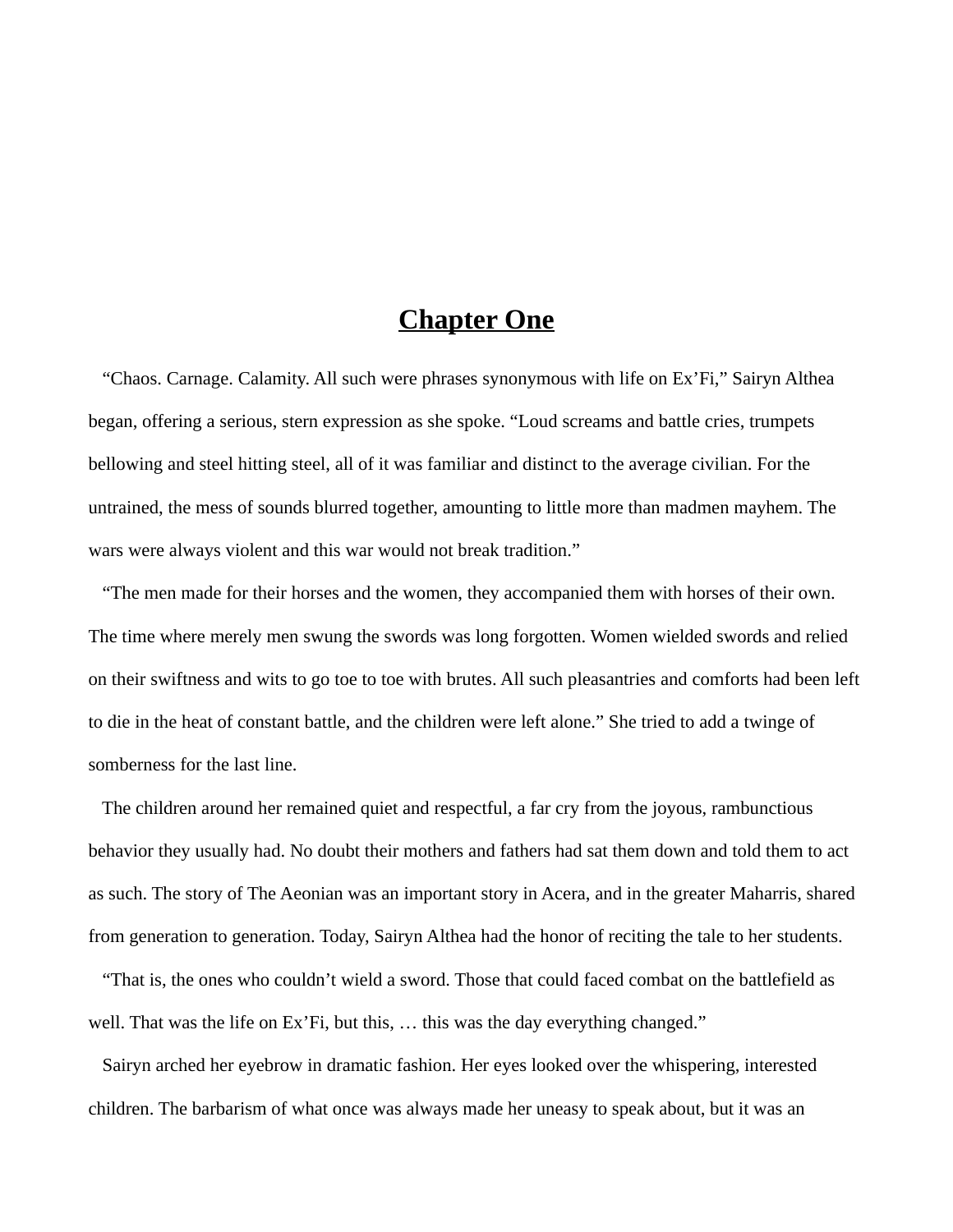essential part of the story. Sadly too, it was what made the story stick in their minds, it stained it onto the cave walls of each child's mind. Personally, Sairyn didn't love the idea of traumatizing children into faith, but that was religion for you.

 "Isaac Maharris called upon four colleagues, beseeching they accompany him on the Mountain of Jalint. For years, they had lurked in the shadows, trying everything they could to bring an end to the heartache and suffering that plagued the land. Livius Reid of Hardan, Alyce Hance of Urgway, Verdicine Coulto of Italina, and, of course, our own, Nalkic Marie of Acera, all of them agreed and arrived at the mountain, looking down at the destruction and cruelness as it occurred."

 "Why didn't they stop it?" One child, Barry, asked, only to be shushed shortly after by another child, a small girl named Joyce.

 Sairyn smiled, then, continued: "Isaac called on the four of them with special reasons. You see, each one of them had unique abilities. All of them agreed with each other, that something needed to be done, absolutely had to be done, to stop all of the travesties committed. Isaac had something bold in mind, but desperate times called for desperate measures. Although it took some persuasion, they all came to agree with him. It was then that the Aeonians flew toward the skies, the backdrop of a full moon behind them, each glowing a special aura, and relinquished their powers, committing the ultimate sacrifice," Sairyn Althea continued, sitting on a wooden log, carrying a smile of warmth on her face. A warm smile with a tanned frame around it, not unlike the rest of Acera. The closer you came to the Whispey Deserts you were, the browner your skin, they'd say.

 This was the part of the story she liked the most. It stripped away all the heartache and destruction, and instead, offered a mesmeric whimsy, like a fairy tale from a children's storybook. Whether it was truth or not, Sairyn hadn't the faintest of ideas.

Some believed it.

Some really, really believed it.

All that mattered was the endgame, she supposed.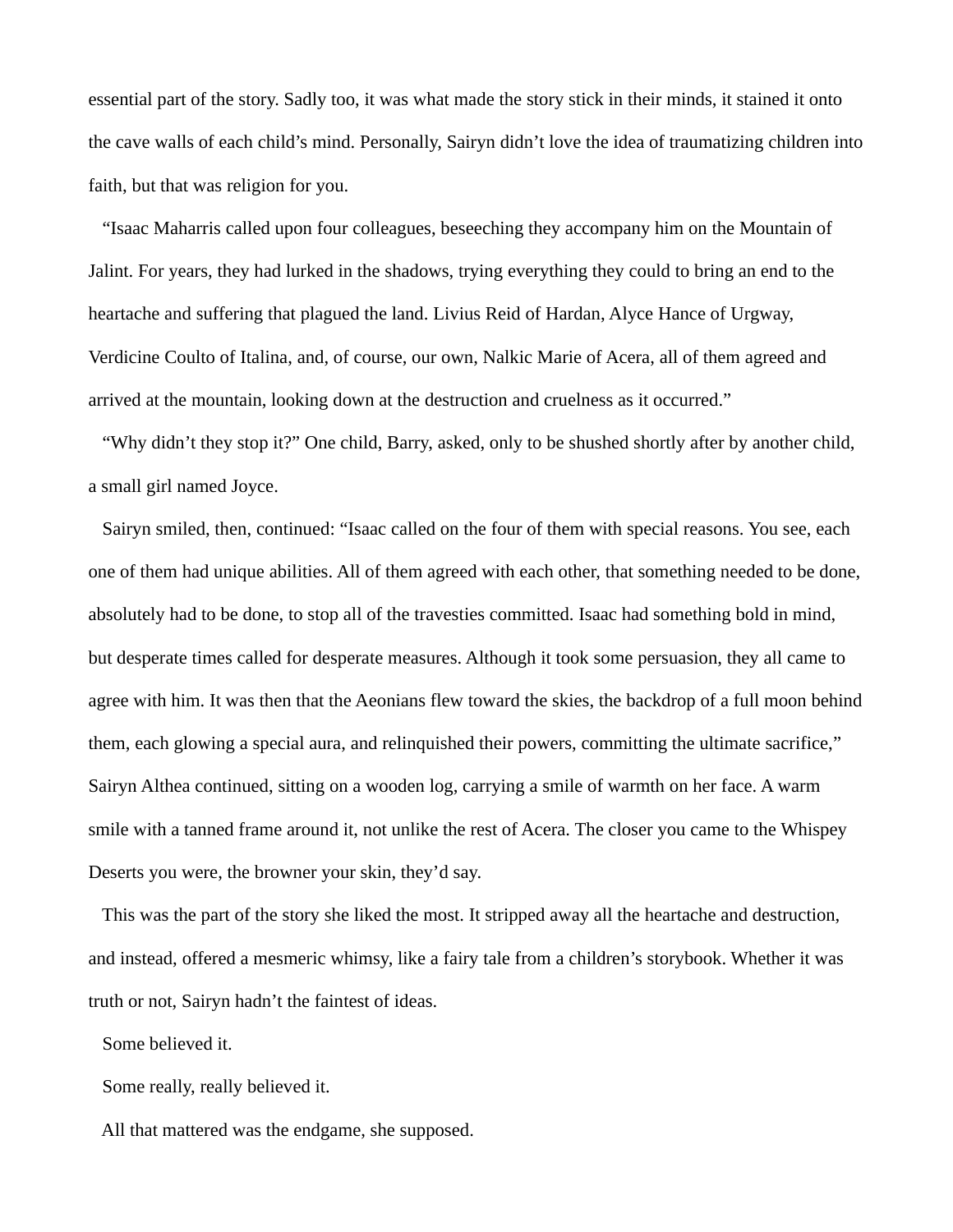It was a nice day out. Still warm, but comfortable. She could hear a swishing sound as the water splashed against the rocks at the shore of the Amisoic Seas. She blew a single hair out from in front of her face, a stray hair liberated from her ponytail; a reddish brown.

 "How did they release the powers, Sara?" One of the children, a young girl with big blue eyes and a small voice asked.

 They sat, surrounded by the tall-grass around them. Bees went from flower to flower, and ants made their small hills. It was a simple, modest existence in Acera. The children stared up at their teacher, their eyes were filled with curiosity and wonderment.

 "Well," Sairyn began, offering a nervous smile as restitution for her apprehension. Her eyes looked down at the black book in her left hand, held open by her fingers. "Some theorists speculate that they began to glow brighter and brighter, that they used their abilities to their greatest lengths, and sort of popped like a bubble, changing into a vapor in the wind. They created a beacon of light, calling to each civilian and leading them each back to their homes. Maharris, whose namesake is what we call all the cities as one, stayed at Jalint, Marie stayed with us, Verdicine went to Italina, Livius to Hardan, and Alyce to Urgway."

 Her statement was an oversimplification. If the wrong person heard her, they'd no doubt butt in with an, "Um, actually," clarification.

 Truth was though, no one had a real, exact explanation about the Aeonians and what happened. Everyone did, however, have theory after theory, each more speculative and circumstantial than the last.

The endgame though, it mostly matched up with each story.

 The child smiled, indicating he was satisfied with the answer, and Sairyn smiled back, relieved to see as much.

"How do we use the power?" Another kid from the class asked.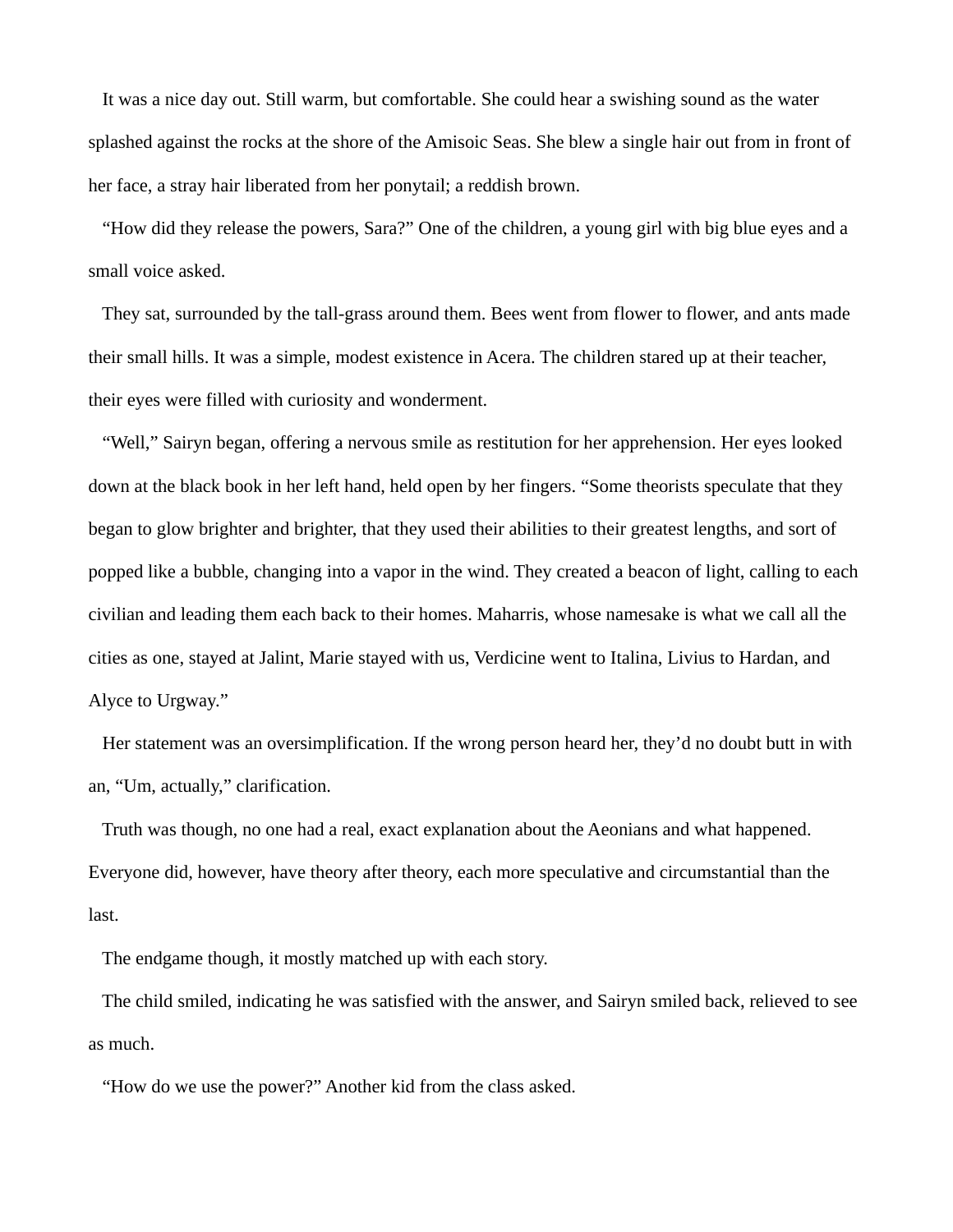"Maharris explained to them that they could have somebody harness the power, but they had to make sure that it was somebody that they could trust. For he or she would serve as the king or queen of the city, using the power to protect us from enemies. I am not really sure exactly how it works, given the secrecy of it all, but from what I have read, every time the king or queen steps down or passes, the heir to the thrown acquires the ability to use the power."

 In a second's notice, after the second kid plopped himself down in the dirt, a third child sprung to their feet. "What exactly is the power?" A petite girl asked softly.

 "Nobody really knows, as it has been a longtime since someone has had to use it out in the open. The amount of crime committed has diminished drastically since they were implemented. I know I wouldn't want to pick a fight against Livius."

 The shy girl looked back at Sairyn, looking afraid that she may have angered her, before being reassured with Sairyn's smile. "This is good class, really! I am glad to see that all this time in my class, you were all actually awake!" Sairyn said as she tried to repress a chuckle.

 "That is all I have for you today. I, of course, expect you all back, bright and early tomorrow, hopefully bringing the same inquisitive, curious minds with you."

 The children arose back to their feet before scattering freely about as Sairyn followed, walking behind them.

 It was a bright day out. The class could not have gotten out sooner with how badly the mosquitoes had chowed down on her skin. Sairyn shielded her eyes from the sun's rays with her hands, continuing forth. From afar, she could see a man riding a saddled horse as it galloped her way.

 "Hello there, Miss Althea!" The man hollered, swaying his hands back in forth in a waving motion. Hastily, his hands scurry, trying to once more take grasp of the leather strap fastened onto the horse's bridle, fearful of falling.

"Leonis!" Sairyn yelled back, her smile growing larger. "It has been awhile."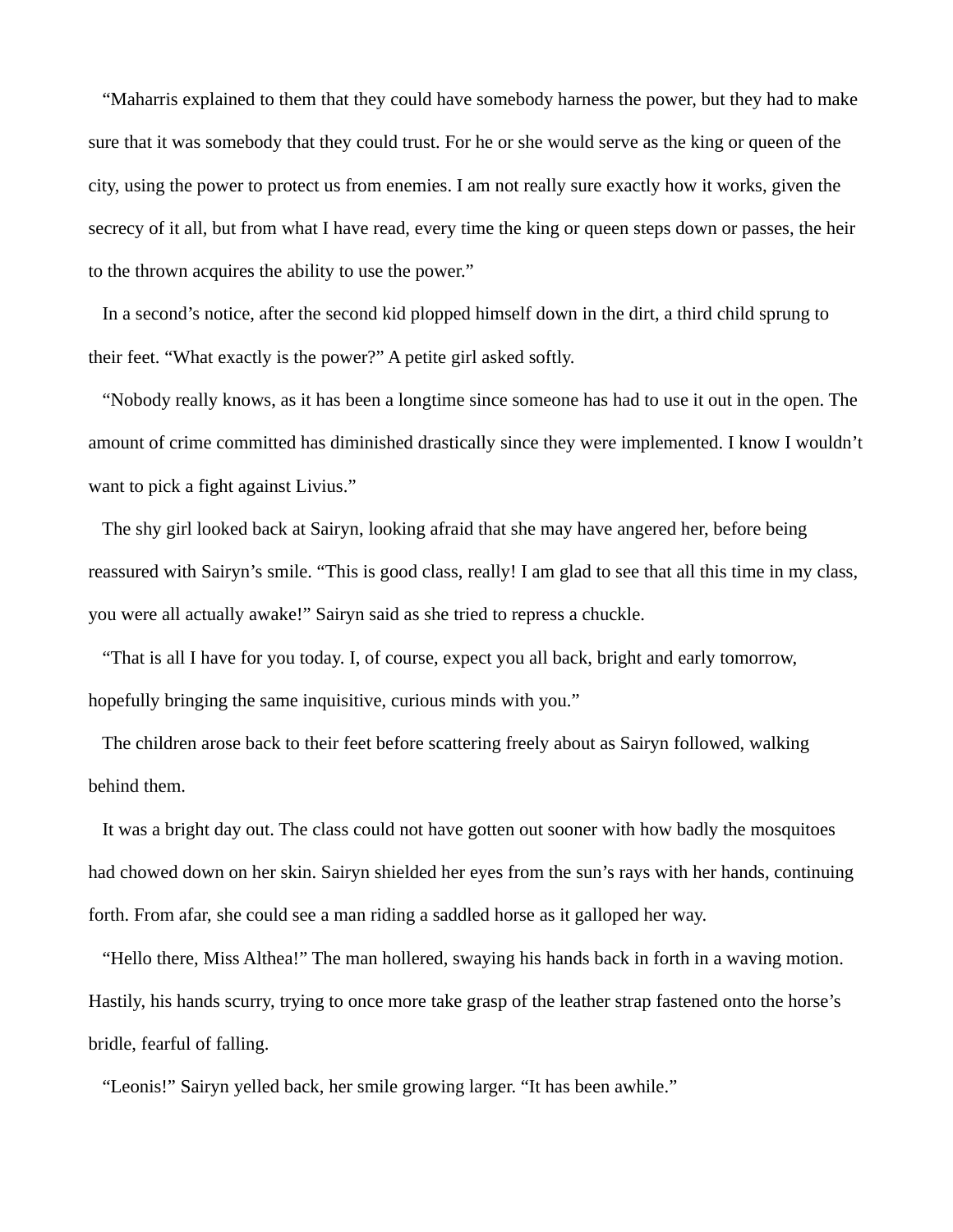The man named Leonis Happick looked back at her. He flipped his long, black hair over his shoulders, exposing a grisly-looking beard outlining his smirk.

 "No rest for a man of the sword, I am afraid. King Damon appointed me to deliver an important letter to the King of Urgway," The words escaped Leonis with an easily detectable bit of pride behind them, one that made it impossible for Althea to repress a chuckle aloud to herself.

 "Tell me, Leonis, why would the King of Acera send a schmuck like you, one that can barely swing a sword, no less, for such a hefty, important task?" Sairyn asked, although jokingly, she did find herself genuinely curious about the answer.

 An indignant expression formed on the face of Leonis before being replaced by a grin. "It is not like I need to, after all, now is it? This is not the times for the barbaric fighting of men, that was hundreds of years ago, so even a schmuck like me can get by well. I would be lying if I said the wolves weren't a real pain, however."

 Sairyn nodded before picturing the spectacle of Leonis trying to fend himself off from a wolf, "I bet." Leonis looked at her for a moment before joining in on the laugh, "It isn't funny! One of them nearly bit my horse's leg clean off."

 Abruptly, Leonis' horse began to neigh, standing up on its hind legs for a moment, startling Sairyn. She backed away instinctively, nearly tripping over the hollowed log behind her. Leonis winced, yanking and tugging at the reins until he managed to regain control of his horse.

 Leonis mumbled an apology under his breath while Sairyn looked up to see a group of knights riding horses move toward them. There was a time less than a year ago that Sairyn had never seen a knight don an actual armored uniform, other than at special, official ceremonies. Now, for some reason, it was becoming more and more frequent. Their faces were covered by their helms, with each wearing a thick armor with a small emblem attached at the chest. The emblem illustrated the letter "A" through the use of two swords leaning against one another, forming an arch while an arrow drove itself through the blades.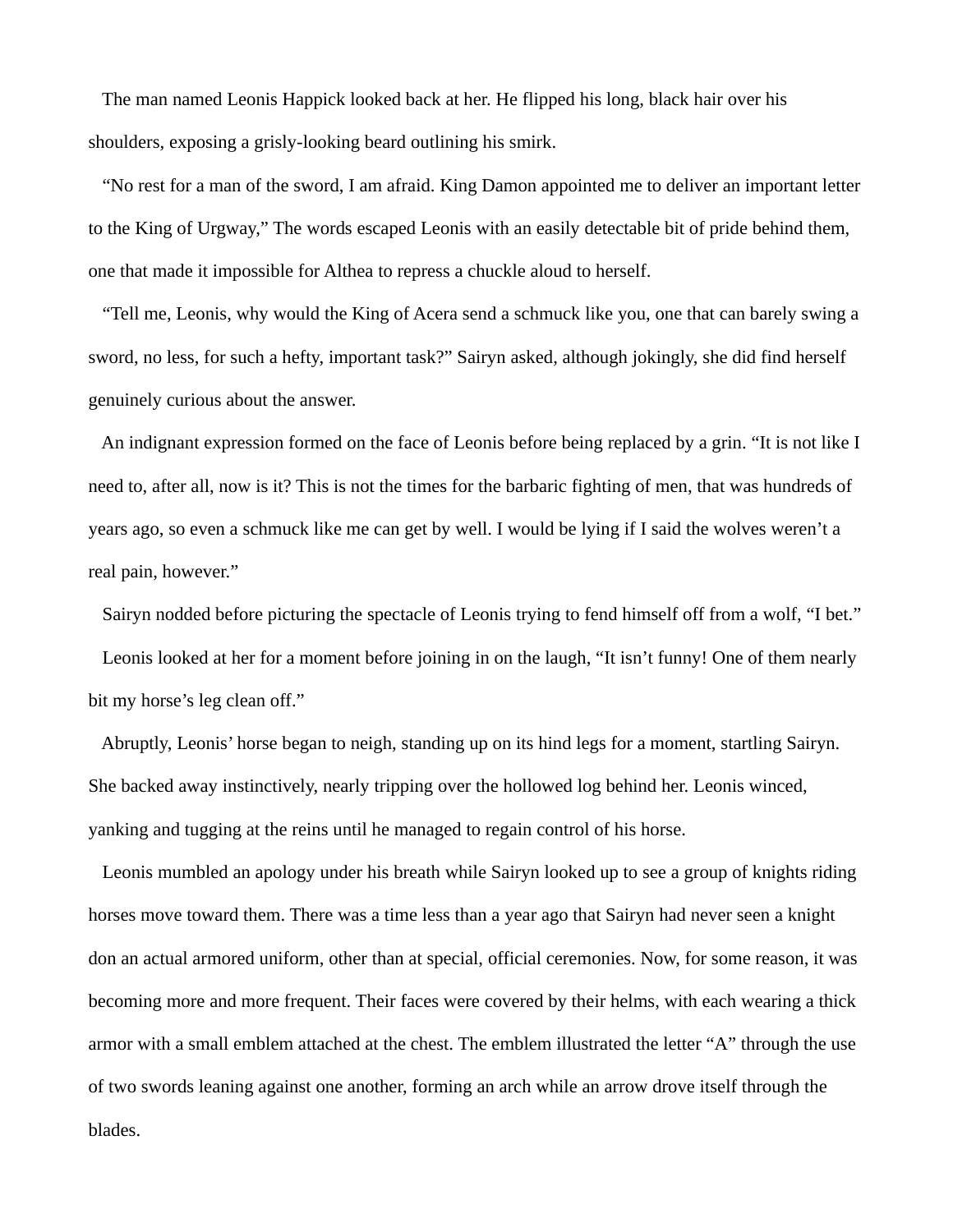"Happick, King Damon requests your presence. He advises you make preparation for travel prior to," One of the men called out with a staggering firmness to the way he spoke.

"But I just got back," Leonis began to complain, the firmness in his voice nonexistent.

 The knight chose not to say a word, and that action in itself, spoke volumes. With his face hidden by his helmet, it was left to Leonis' imagination to fill in what it might have been. Leonis nodded his head with disappointment, before they nodded back at him and made their leave back to the castle.

 Leonis looked down at Sairyn Althea, and she could do little except offer a weak smile as comfort. "Well, I best be off, you take care, Sairyn," He said before turning and having his horse follow the men.

 Sairyn Althea bid him farewell, pitying how hard King Damon worked him. After, she left her makeshift classroom, little more than the grassy terrain. For the older students, indoor accommodation was necessary, but, for the younger children, especially in the smaller Pandeic district of Acera, all you needed was someplace quiet. Soon, she found herself walking the white cobblestones leading into the city.

 The days where people lived with hostility in their hearts, aroused by the opportunity to draw blood were long behind them; Leonis Happick had been right when he said that. Now, the town square was filled with a mess of people intermingling freely with one another. Whether it be discussing the happenings of their day or trying to sell their goods, Sairyn took little sight of cruelty. Unless, of course, if you were counting the alleged bargains Secrat Cope claimed to have in stock.

 Sairyn Althea giggled to herself at the thought before nudging her way past some of the civilians. While walking, she could not help but overhear two children talking, she recognized them from her classroom.

 *"You know, my father says that when anyone even thinks of doing something bad, King Damon sends the spirit of Marie down to deal away with them. Violently," One child said.*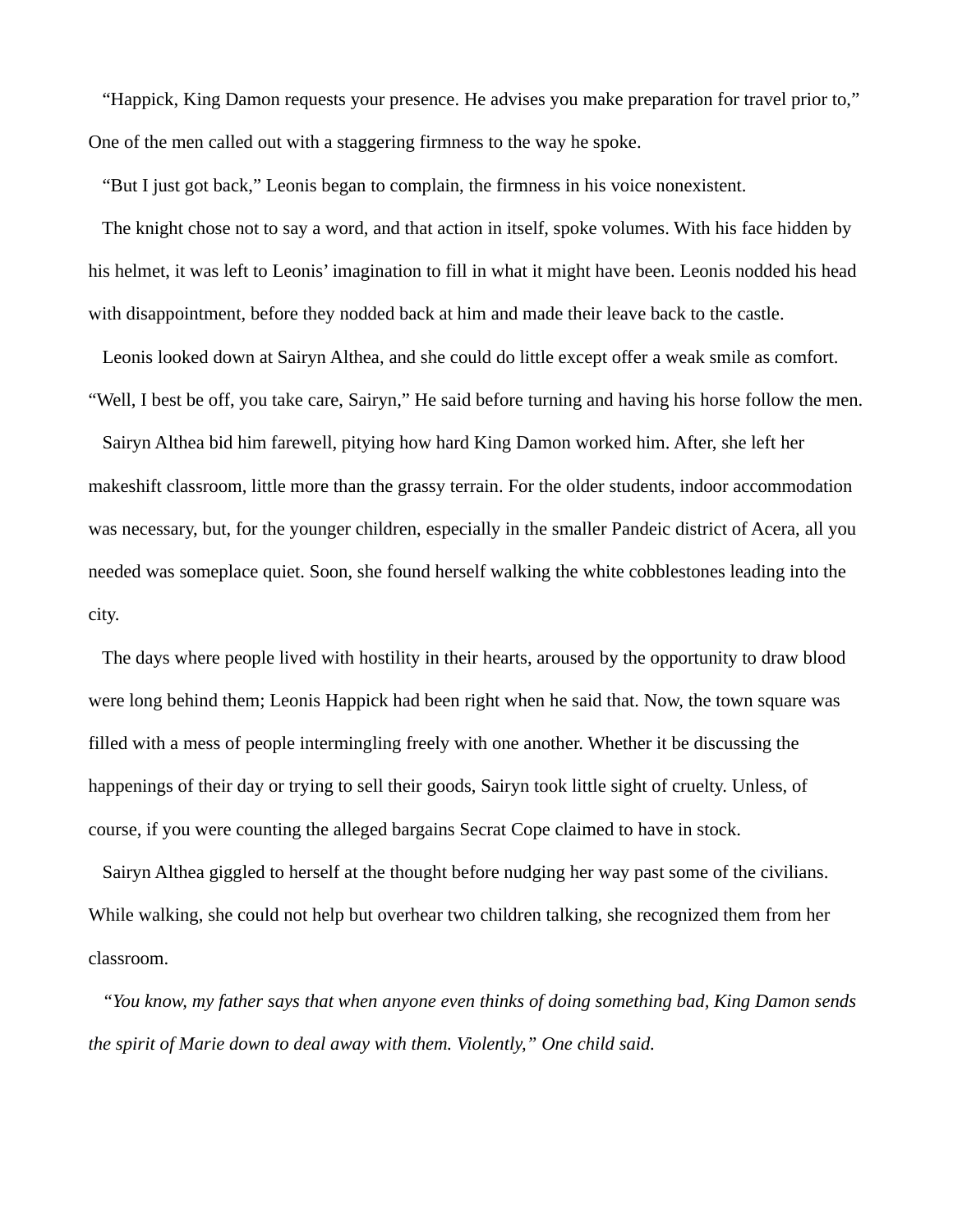Sairyn mopped away the ridiculous thought from her mind before continuing to shove through the crowd. Everyone had their own idea for The Aeonians and how they were used. She didn't think much for their conspiracies and speculation.

 The heat raged on. She wiped the sweat of her brow and felt the dampness on her clothes. She yearned more than anything else to leave the heat behind. Sairyn's home was quaint and cozy. She lived alone in her little one bedroom abode, but found herself always met by company. All in all, she coveted the life she had in Acera and wouldn't have traded it for anything, but that didn't mean she didn't meet day's end weary and exhausted, or that she didn't, at times, grow tired of teaching the students like she did.

 "Hurry, hurry, one and all," An ecstatic voice came from a short distance. "I can't stress it enough – you can't afford to be absent these items from your life. All the way from the Trade networks at the Whispey Deserts, where even there they were held in high regard!" The voice was enthusiastic and filled with energy, and belonged to Secrat Cope, she had no doubt.

 Secrat could always be found bragging about some precious item he discovered from his journeys. That's what he did, she supposed. Either that, or be used as a messenger, traveling from one to the next, and much like Leonis Happick, he was held dearly for his capability to get from one spot to the other, not so much his strength or integrity, however.

 Sairyn Althea joined the gathering, intrigued about whatever nonsensical, outrageous item he would be advertising for the day.

 "Is this all? Come now, surely all of you will be left founded dumb and gasted with flabber once you behold what I have prepared for the occasion. Hurry, hurry, make haste, make haste!" He continued.

 Several came by with the same eagerness as Sairyn had as to what he had found. She wondered exactly what they may have thought about the man's goods. Hopefully, no one in the crowd would take it as anything more than a joke, or worse yet, actually consider buying any of it.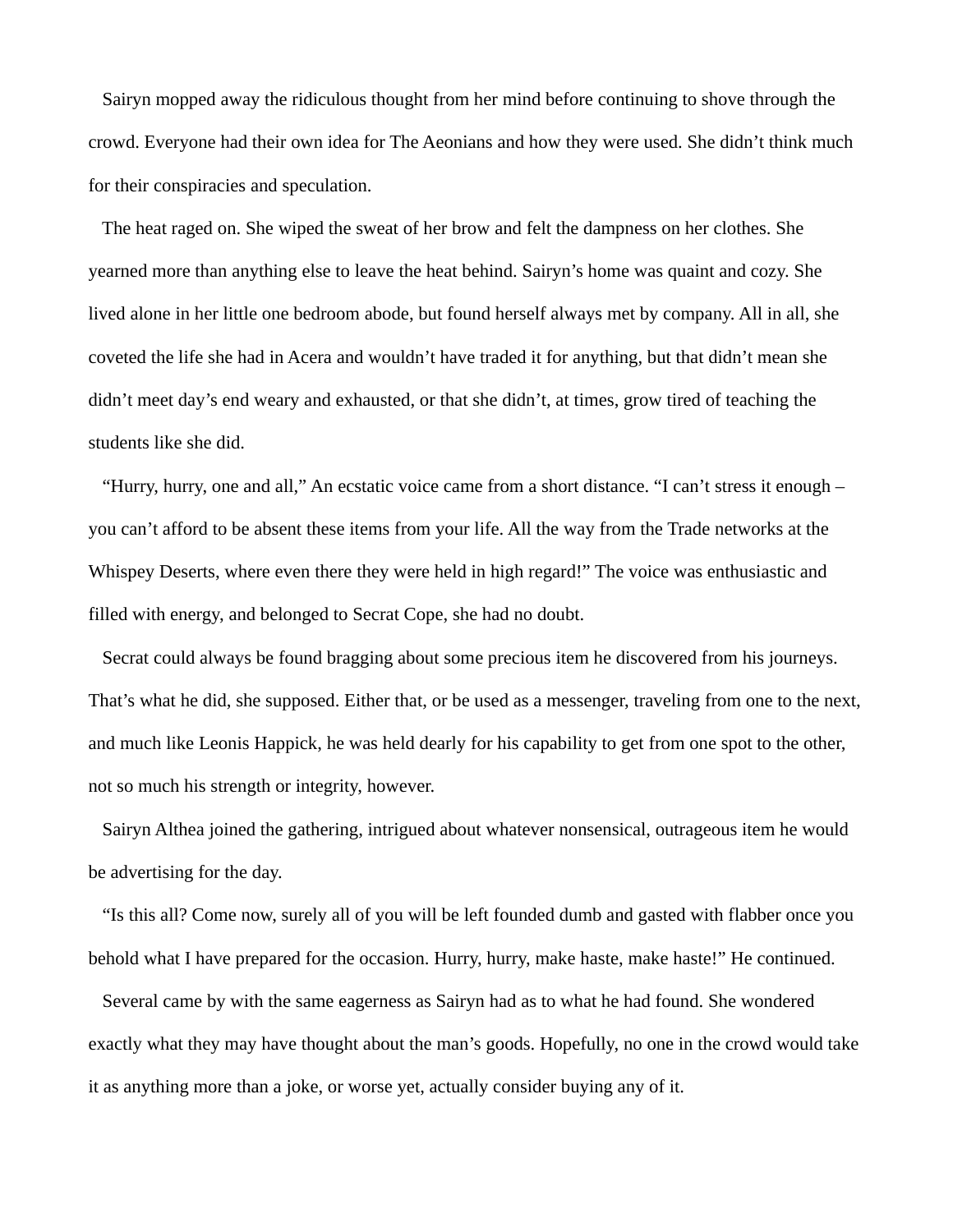The gathering of people circled around Secrat Cope, not unlike the small children who'd listened in on Sairyn's teachings only moments earlier. For Secrat, a thief by her definition, Sairyn imagined he hoped they'd be susceptible and persuasive to what he said. He welcomed them with a dimwitted expression.

 In front of Cope rested a wooden table with a white cloth draped over it. On top, rested a sword, sheathed, keeping the blade hidden from view, and where the handle began, a spherical totem ended. "The item I have for you is a sword formerly yielded by one of the first knights during the reign of the first king of Urgway, King Lapool," Secrat began, donning an over-the-top, exaggerated expression.

 When 'The Thief' realized the crowd around him was not as receptive as he desired, he started up again: "A history lesson for you then, my friends. Yes, I can see by your faces that it is needed. When Alyce Hance, one of the five Aeonians, supposedly dispatched of himself for what he thinks, for whatever reason, to be the greater good, he selected Mathew Lapool to be the sole individual to harness his strengths. Mathew Lapool accepted the offer graciously. After all, what kind of fool wouldn't accept an absolute power that could never be challenged!? He claimed the title as King of Urgway. He named various men to stand below him. He had not been married and seemed adamant to stay that way, and because of this stubbornness, he desired for one of these men to be the heir to his throne."

 "Each man accomplished hefty tasks to the benefit of the king, his intentions, however, were unbeknownst to them. He, looking to find a man or woman that would be unconditionally loyal, neglected to inform them that they were contesting themselves as potential candidates for the throne and the power of one of the Aeonians. Years later, the king began growing sickly, yes, quite sickly, very sickly, and he named Charles Tertius as the heir to the throne. Charles, of course, became married, and his family has held leadership over the city ever since."

 Secrat stopped for a moment. He looked around them, catching his breath, as well as letting his swiftly spoken words sink in. He brought wind into his vessel and set forth again: "Anyways, it is said